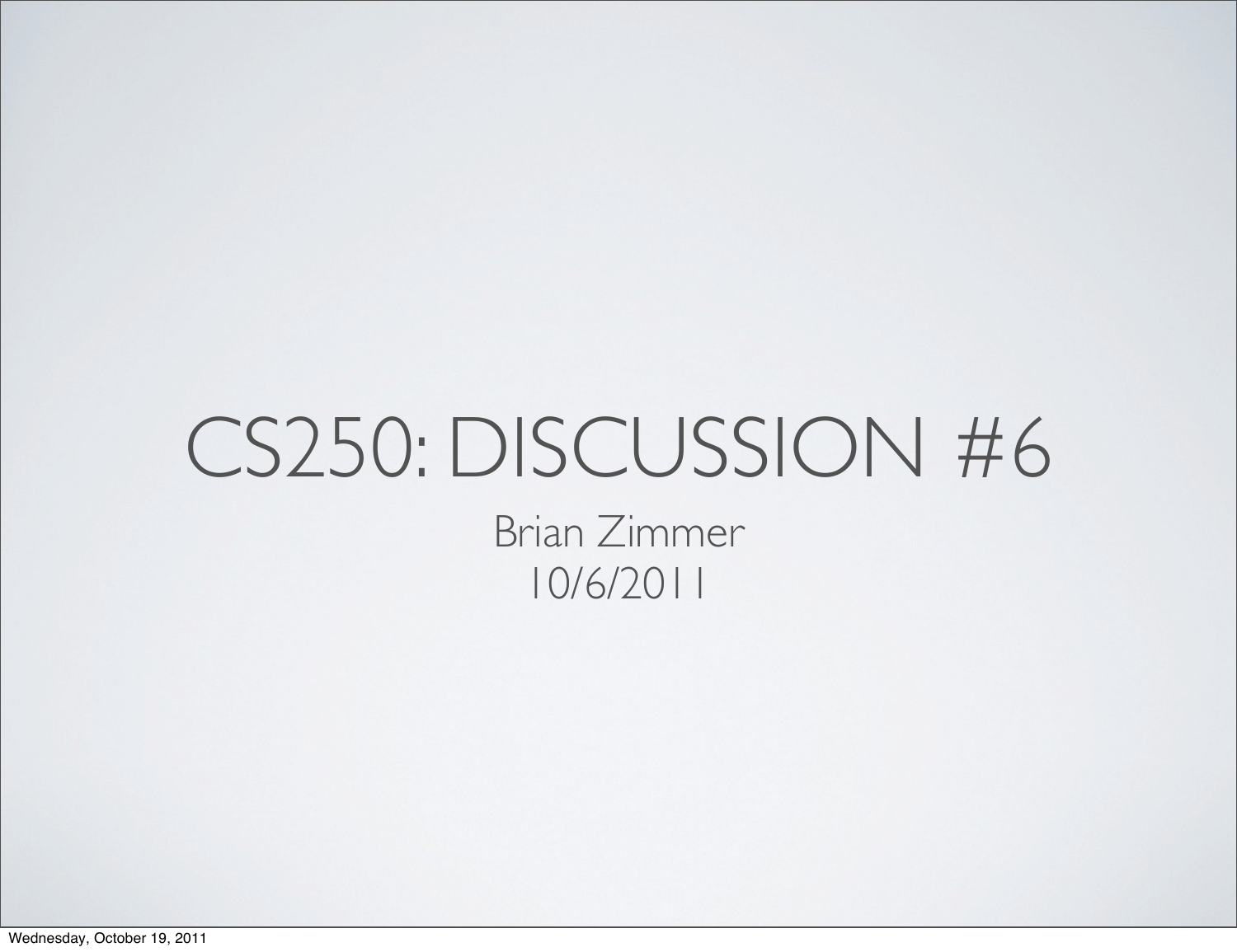#### OVERVIEW

- Logistics
- Memories
- Design space exploration
- Matlab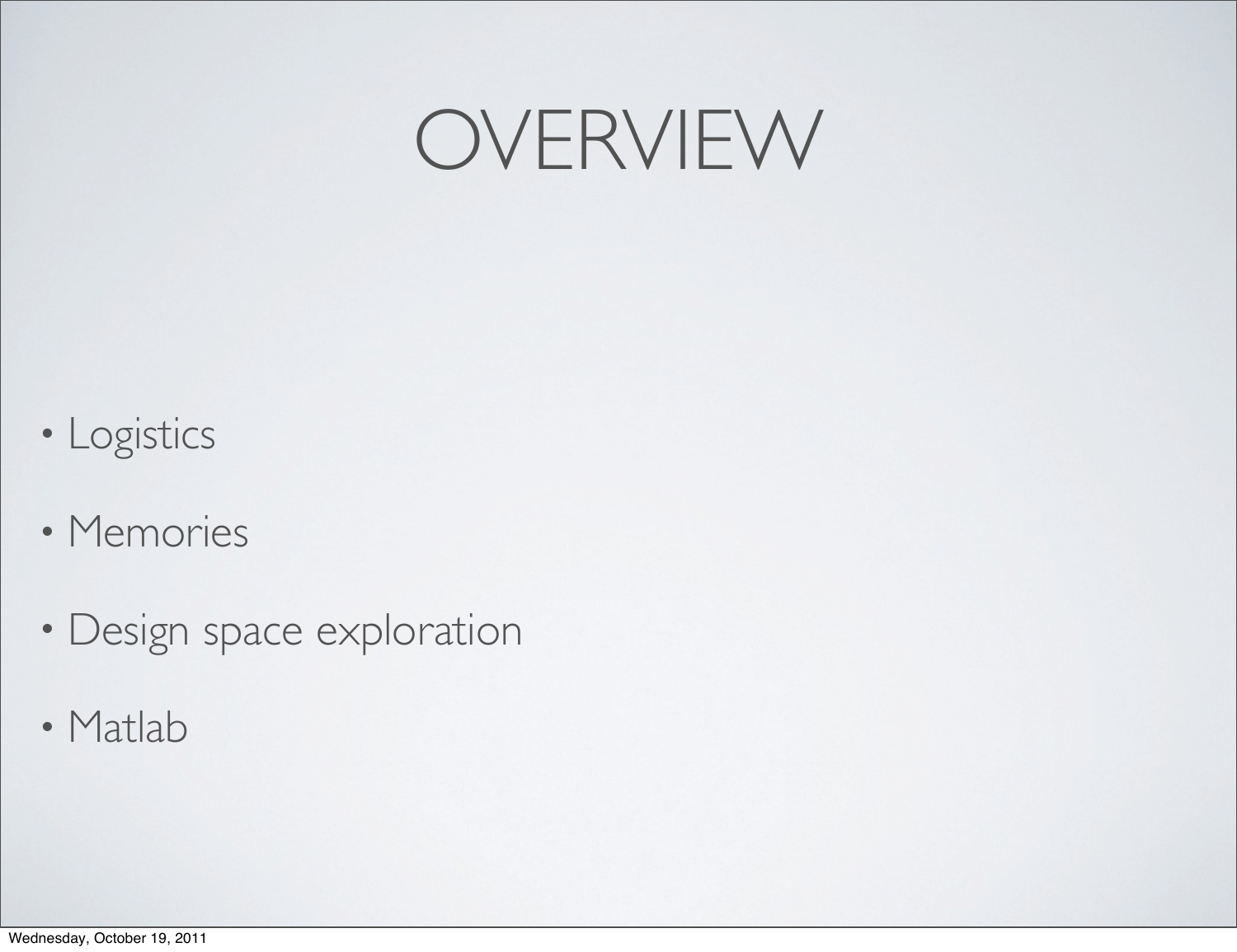### LOGISTICS

- Start lab 3 now!
	- Make use of Piazza, office hours, and discussion

Wednesday, October 19, 2011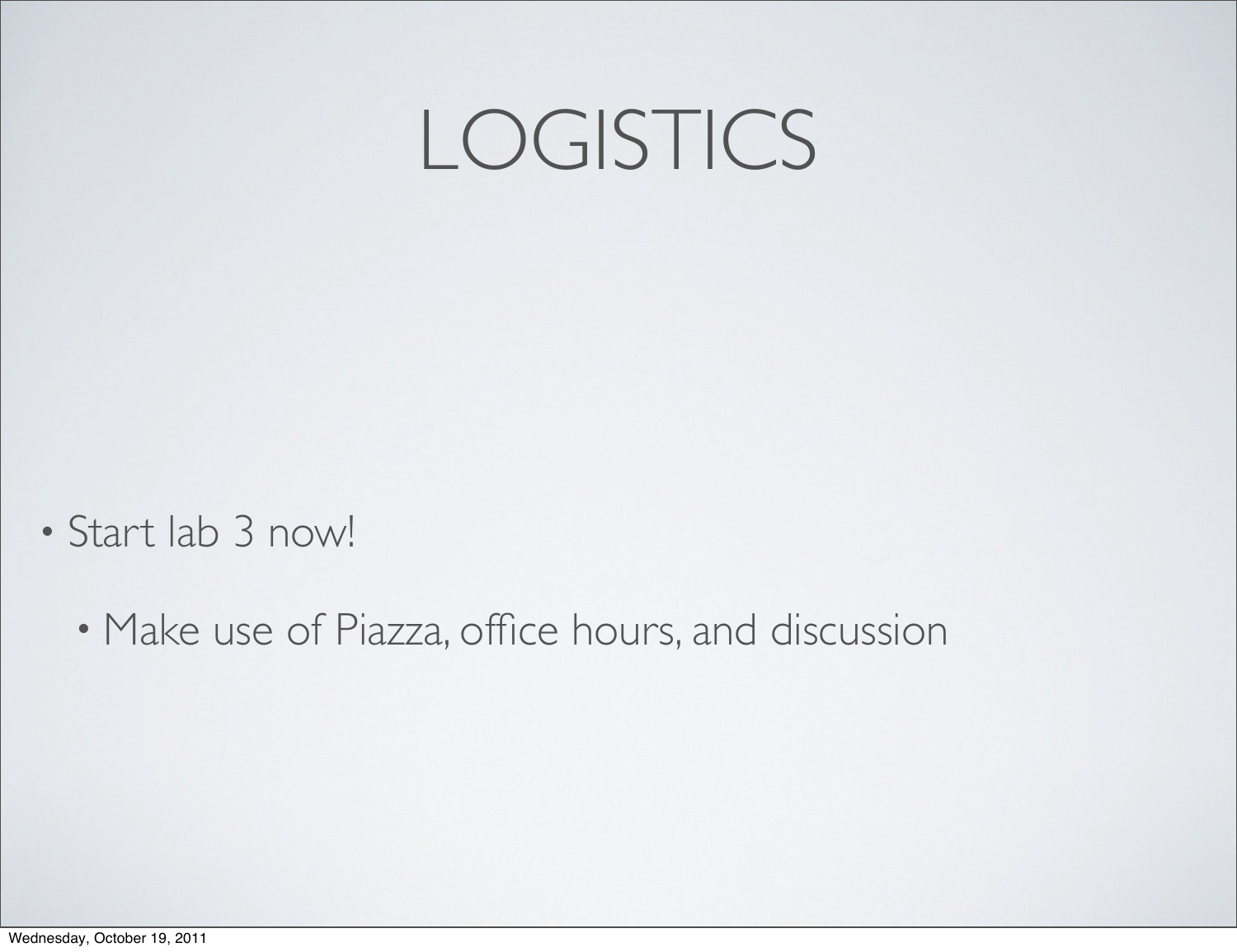### LAB 3 HINTS

- Draw it!
	- Get Visio:<http://msdnaa.eecs.berkeley.edu/>
	- Posted template to lab-templates/5stage\_template
- Debugging code provided
	- You won't have these signals, so comment out for now...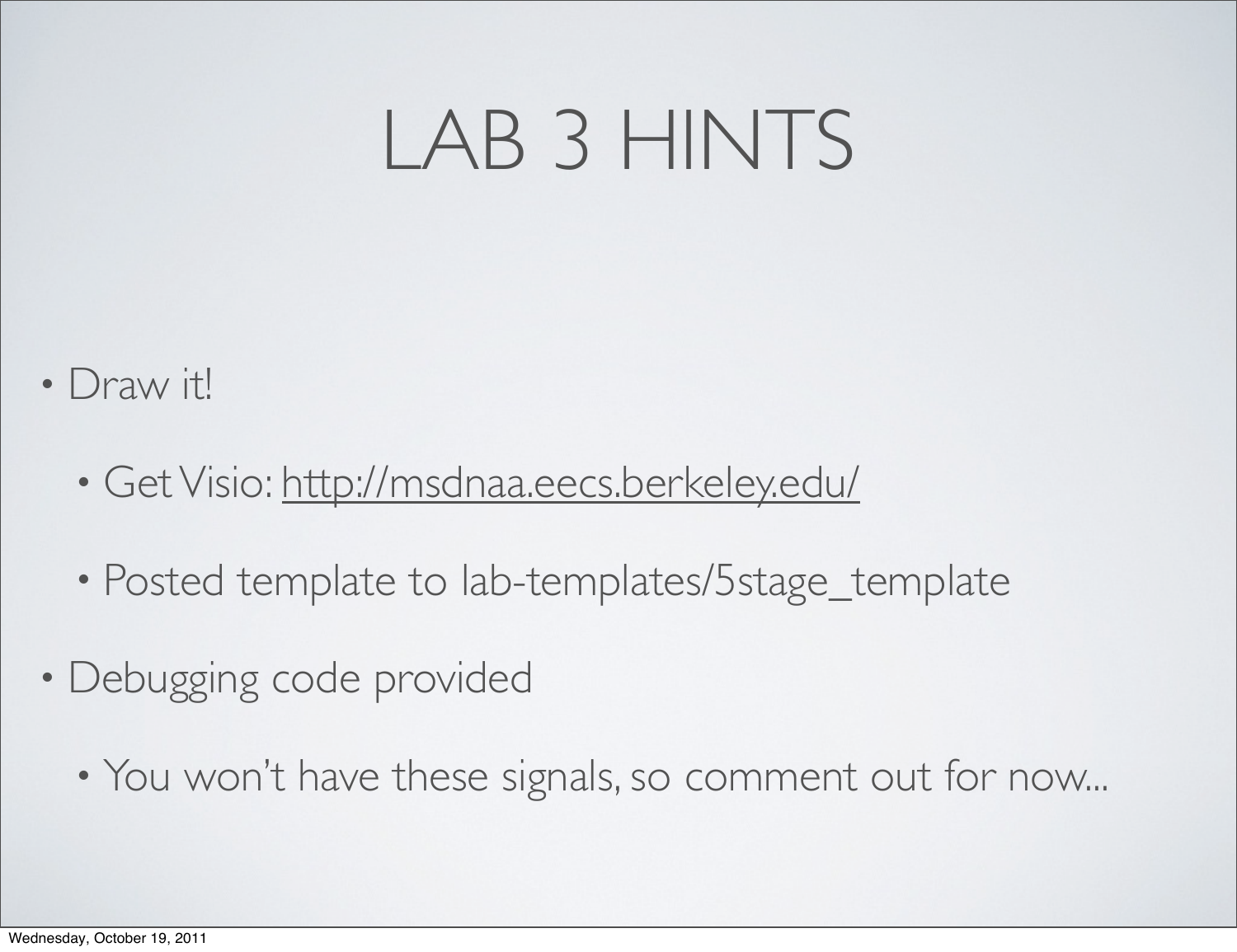

Wednesday, October 19, 2011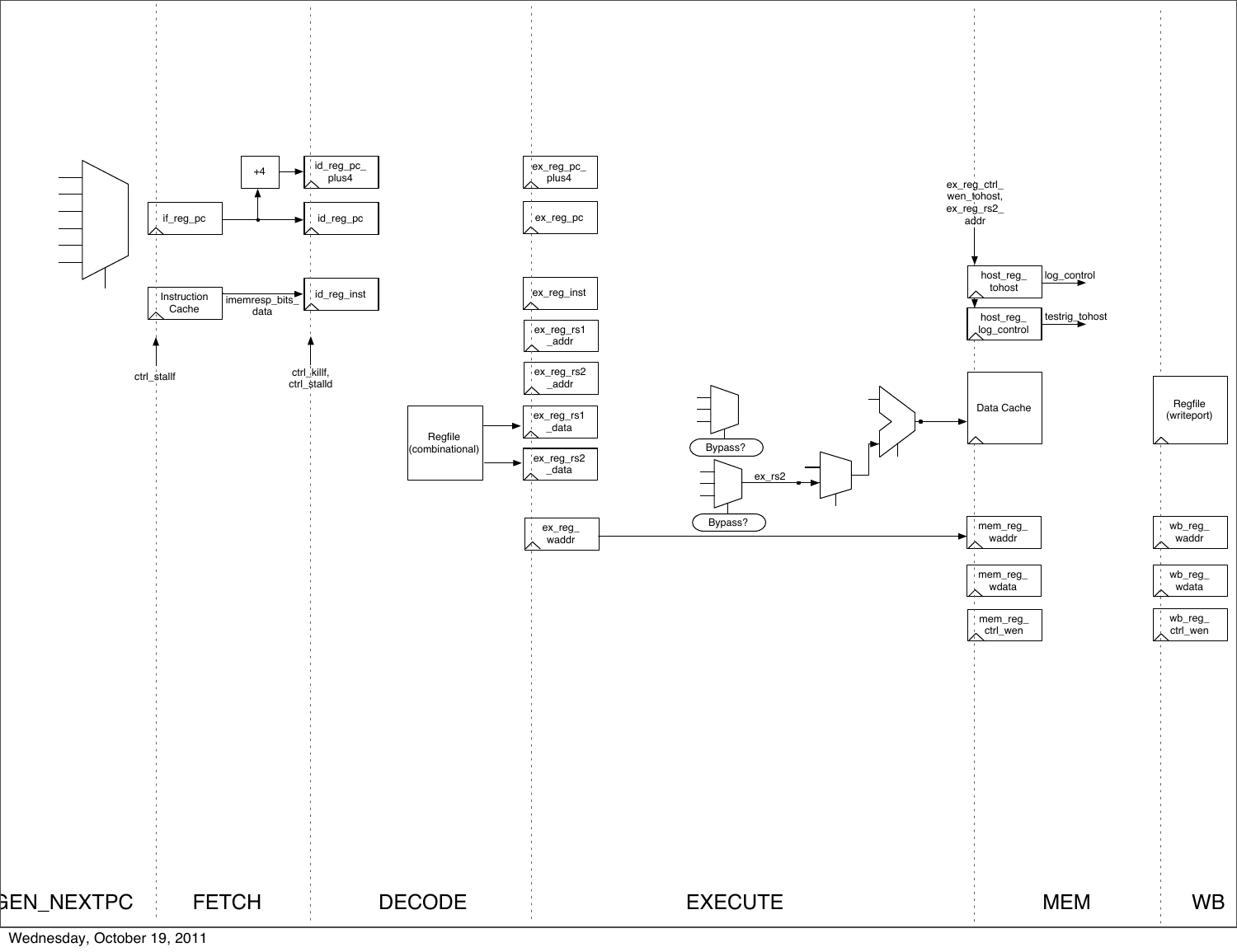# HOW THE TEST HARNESS WORKS

• Chisel

• Verilog

Wednesday, October 19, 2011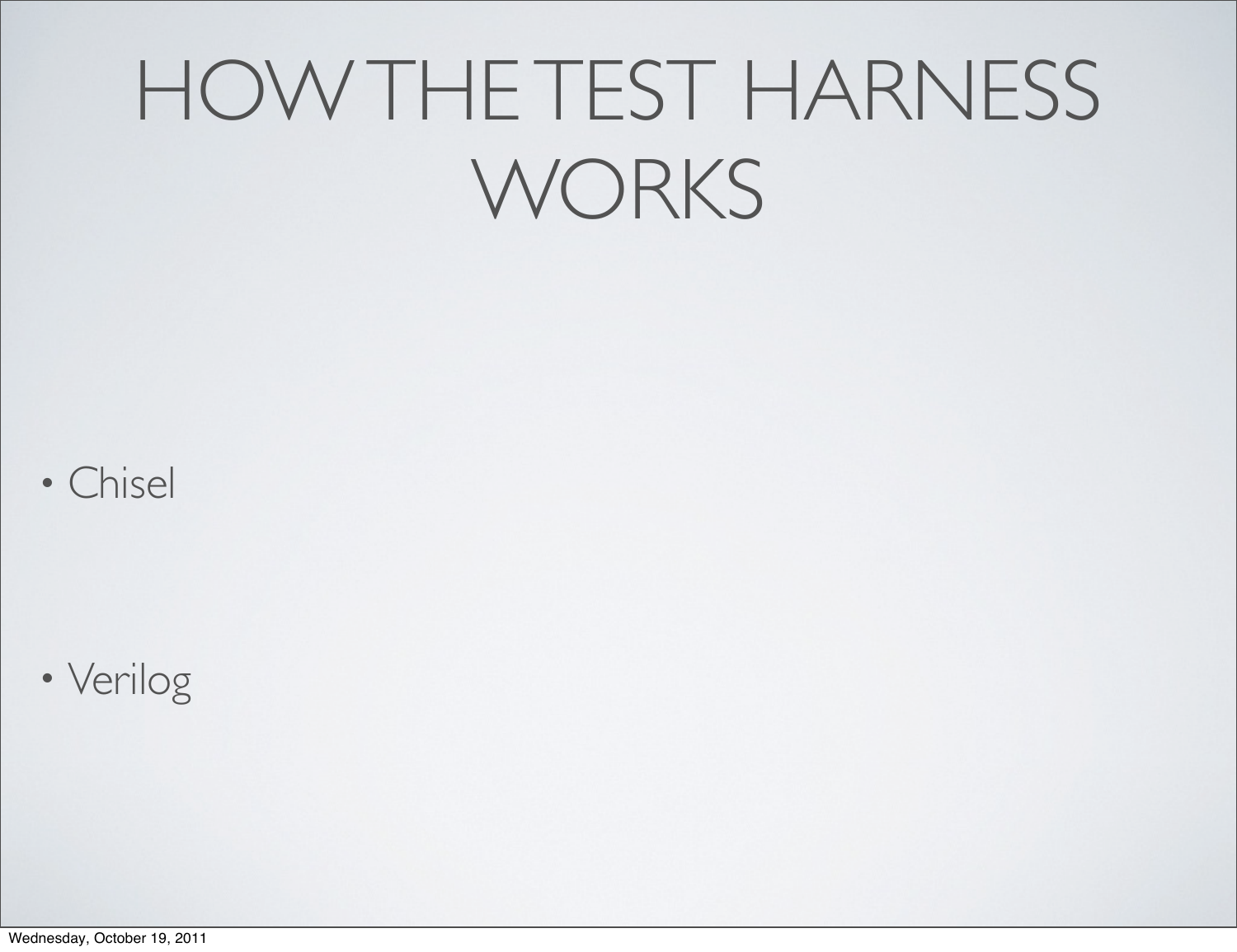## MEMORY OPTIONS

- Flip-flops (eg. register file)
- Latches (eg. register file)
- 6T SRAM (eg. caches)
- 8T SRAM (eg. register file)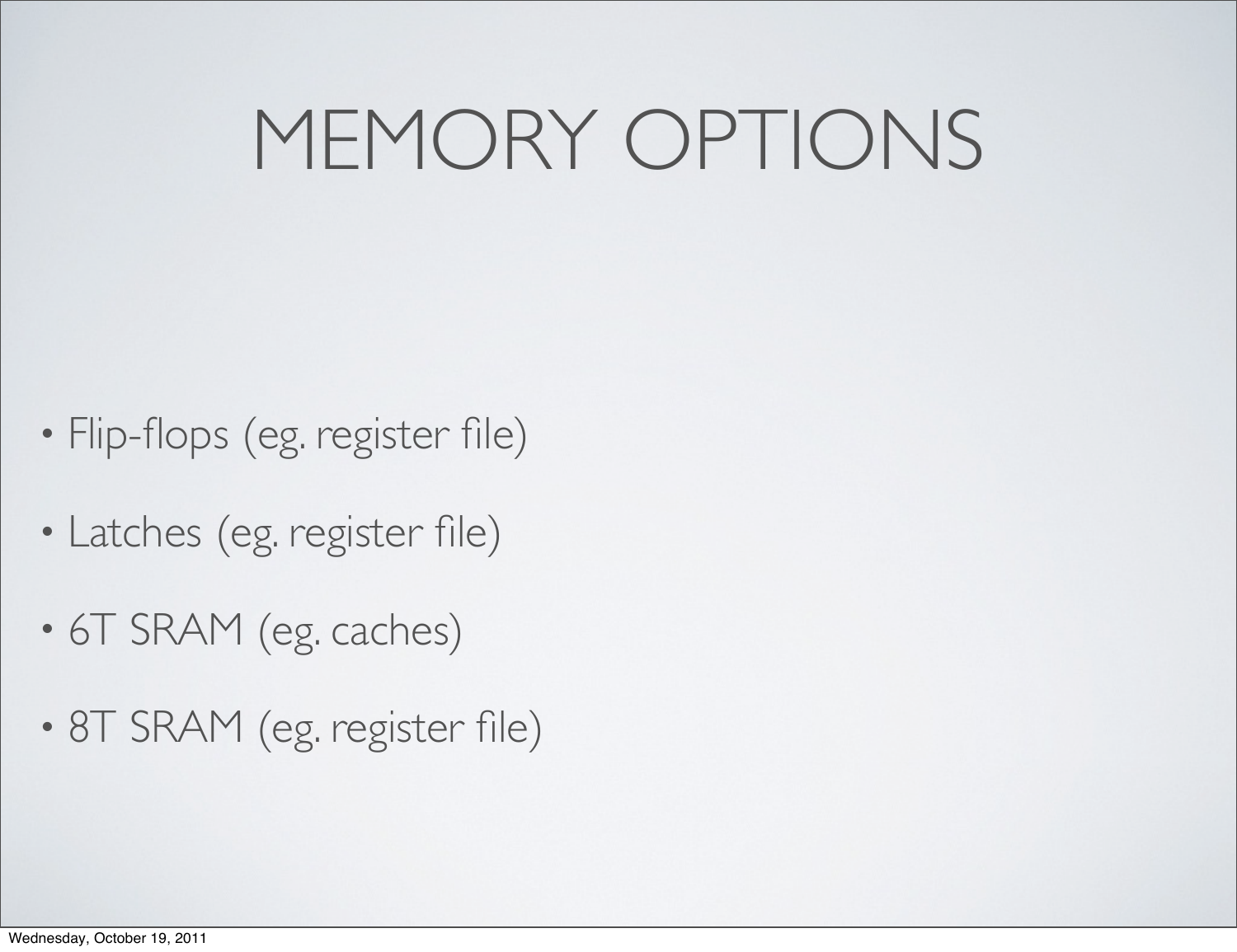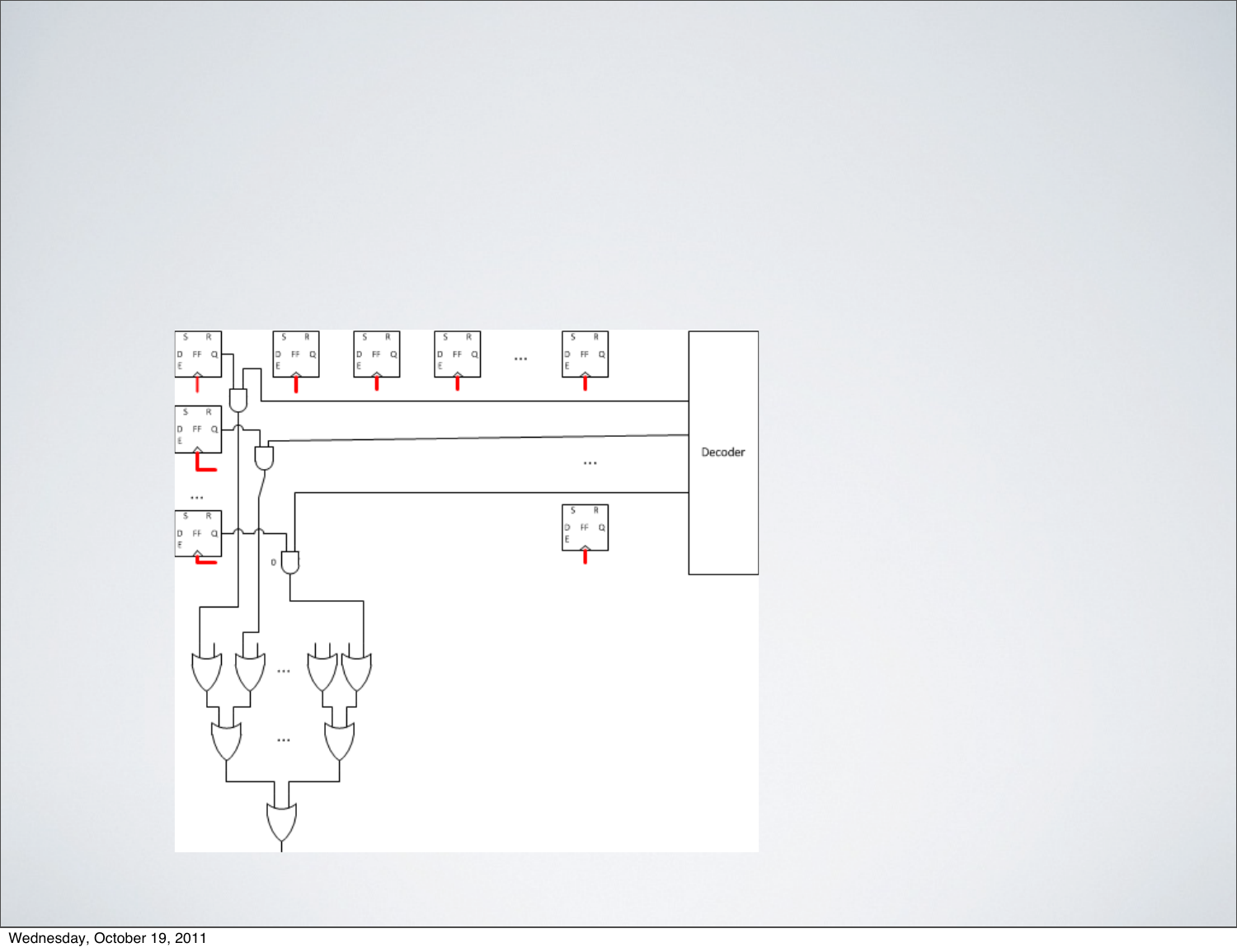# DESIGN SPACE EXPLORATION

- Two ways to compare things:
	- Different directories (file system) or different commit points (Git)
- Templating
	- Start with a template, then copy it and insert the desired value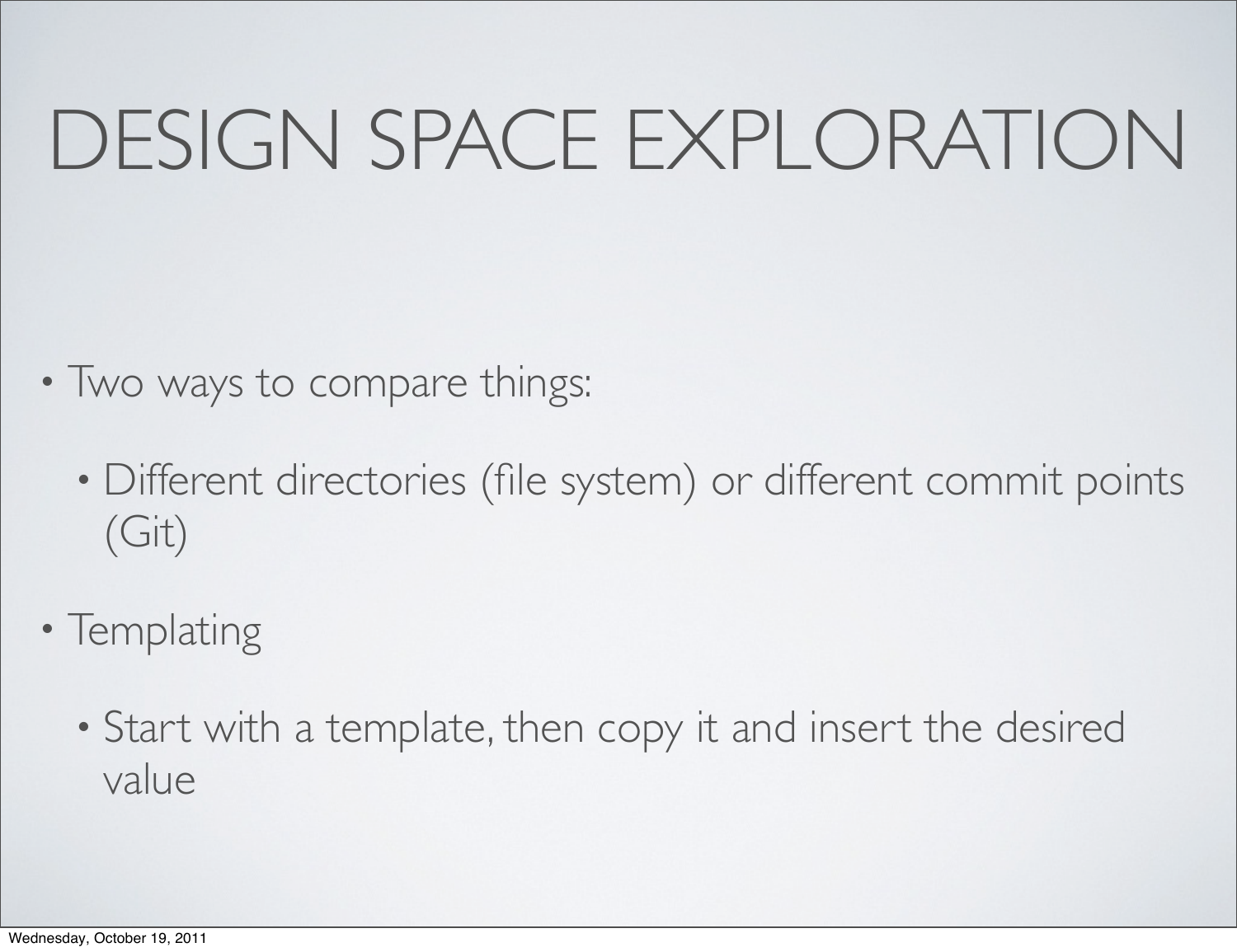# EXAMPLE: BRANCH PREDICTION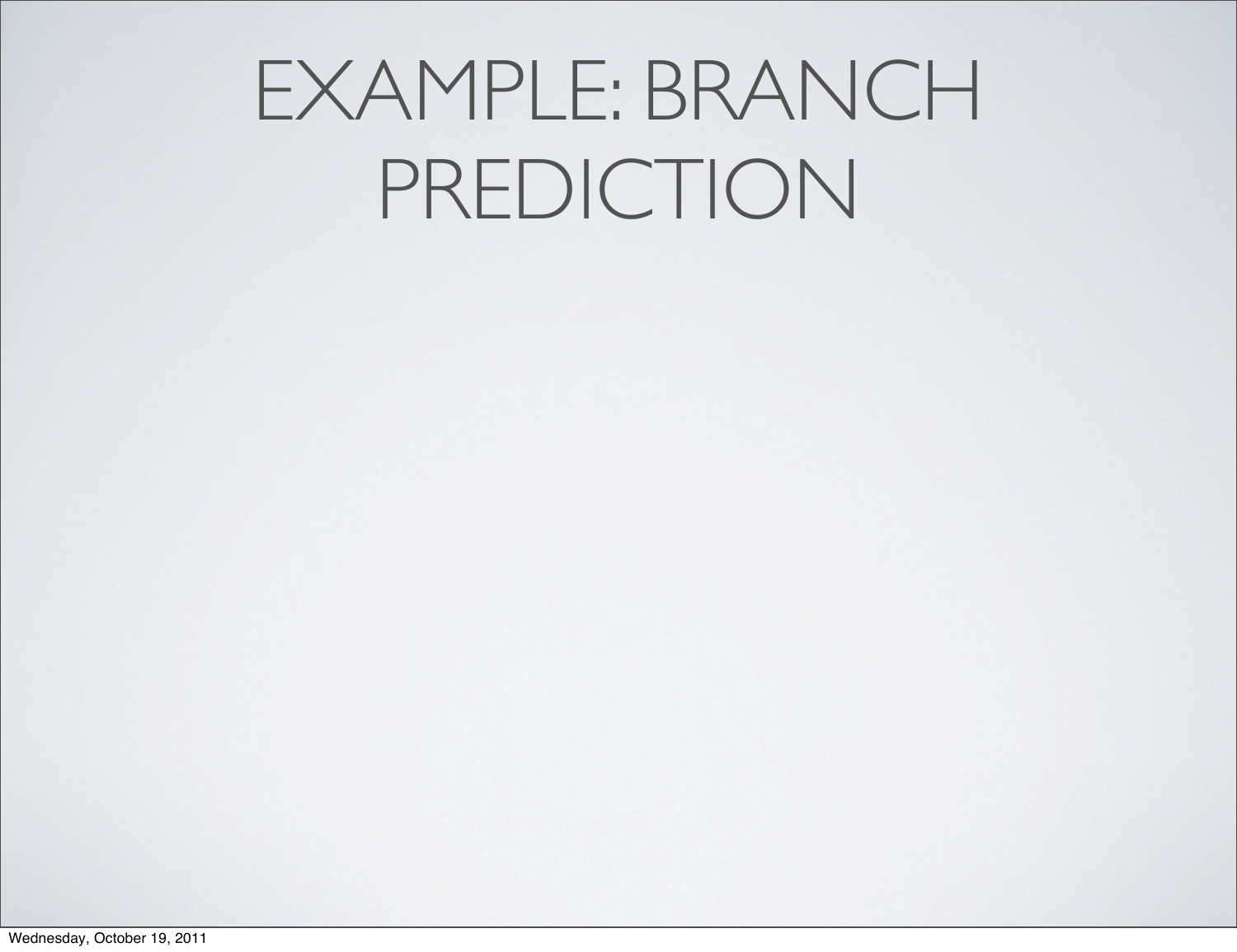## STORING RESULTS

- Multiple CSV files?
- A single CSV file?
- A database?